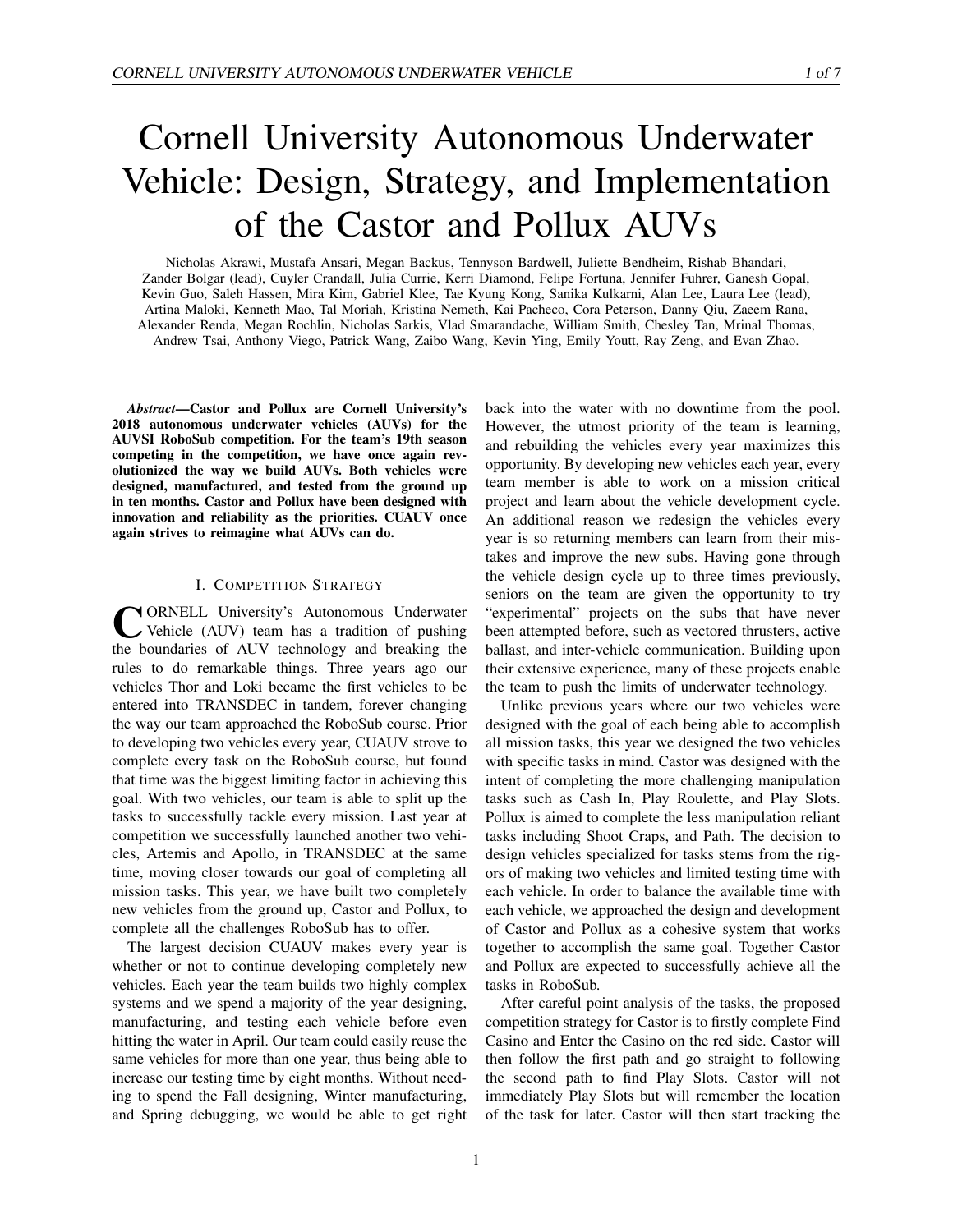random pinger to either Cash In or Roulette. At Roulette, the vehicle will buy a gold chip from the dispenser and drop the gold chip into the green section of the table. Castor will then track the pinger to Cash In. At Cash In, Castor will attempt to pick up the red balls in the red bin and then proceed to pick up the balls in the green bin with its second manipulator. Castor will then go to Buy Chip to collect a yellow ball. Having picked up a gold chip and at least two red and green balls each, the sub will surface in the square while holding the recovered objects. After surfacing, Castor will find and drop the red balls in the red bin below the water. Castor will repeat this process with the green balls and attempt to place them into the yellow funnel below the water. Lastly, there will be two pre-loaded blue chips that Castor will place into the above water yellow funnel. The decision to use the blue golf balls for Cash In instead of Roulette comes from a balance between attempting every task and utilizing simple and robust manipulators. The order of playing Roulette or Cash In first will differ based on the random pinger, but Castor's strategy at each does not change. After completing Roulette and Cash In, if there is sufficient time left, Castor will return to its previous location in order to find Play Slots. Castor will first pull the arm to play the game and then attempt to fire two torpedoes through the yellow slot.

While Castor is completing its run of the course, Pollux will be attempting a different set of tasks. Pollux will be deployed after Castor has successfully completed Enter the Casino. Pollux will follow Castor's lead and Find the Casino and then Enter the Casino in the red side of the gate. From there, Pollux will start to follow the first path and begin its way to Shoot Craps. At Shoot Craps, Pollux will locate and touch the Six dice and then the Five dice, adding to eleven. Pollux will then follow the second path to Play Slots.



Fig. 1: The course plan for both Castor (in red) and Pollux (in blue). Castor's main goals are completing the random pinger, Cash In, and Roulette. Pollux will aim to accomplish Path and Shoot Craps.

The strategy for Pollux to attempt fewer tasks than Castor is mainly based on CUAUV's past experience deploying two vehicles at competition. The primary sub is always sent out to the course first in order to maximize the available time to complete the more challenging tasks. As a precaution, the secondary sub is held back from starting its course run until the main vehicle has successfully started tracking the pinger. This is done for two main reasons: minimizing reset time and eliminating any vehicle collision. In the event that Castor does not successfully track the random pinger, Castor needs to be killed and brought back to the dock for a second mission run attempt. By waiting for tracking confirmation before launching Pollux, we eliminate the additional time that would be required to pull back two vehicles as opposed to one. Secondly, by waiting for Castor to head towards either Roulette or Cash In first, we can guarantee that there will be no collisions in the gate or path area between the vehicles. Our team is actively working towards achieving inter-vehicle communication, and until this is possible, we exercise precautions for the vehicles to not interfere with each other.

#### II. DESIGN CREATIVITY

Castor and Pollux are the result of 19 years of developing AUVs at Cornell University. These two vehicles have more capabilities than any other vehicle in very compact form factors. There have been numerous design changes and innovations this year on both vehicles. This was CUAUV's first year with a new design approach to both the vehicles that stemmed from a desire to balance potential for competition performance as well as maximize the learning opportunities for every member on the team. The primary vehicle, Castor, was designed with conservative innovation in mind. As a result Castor builds upon what the team has learned from building its predecessors while still making strides in both mechanical and electrical design. The secondary vehicle, Pollux, was designed with the goal of revolutionizing our AUVs for the future. Approaching Pollux in such a unique and different perspective resulted in a vehicle that is significantly different than any other AUV that Cornell University, or any RoboSub team, has ever made.

# *A. Mechanical*

Prior to CUAUV entering two vehicles in RoboSub, every mechanical part was redesigned and remade every year. This year with two vehicles in development, more parts have been reused for a second year than we have ever recycled before. The overall team size has not changed since doubling the number of subs and there is a limited number of work hours available to the team to design and fabricate new parts every year. Due to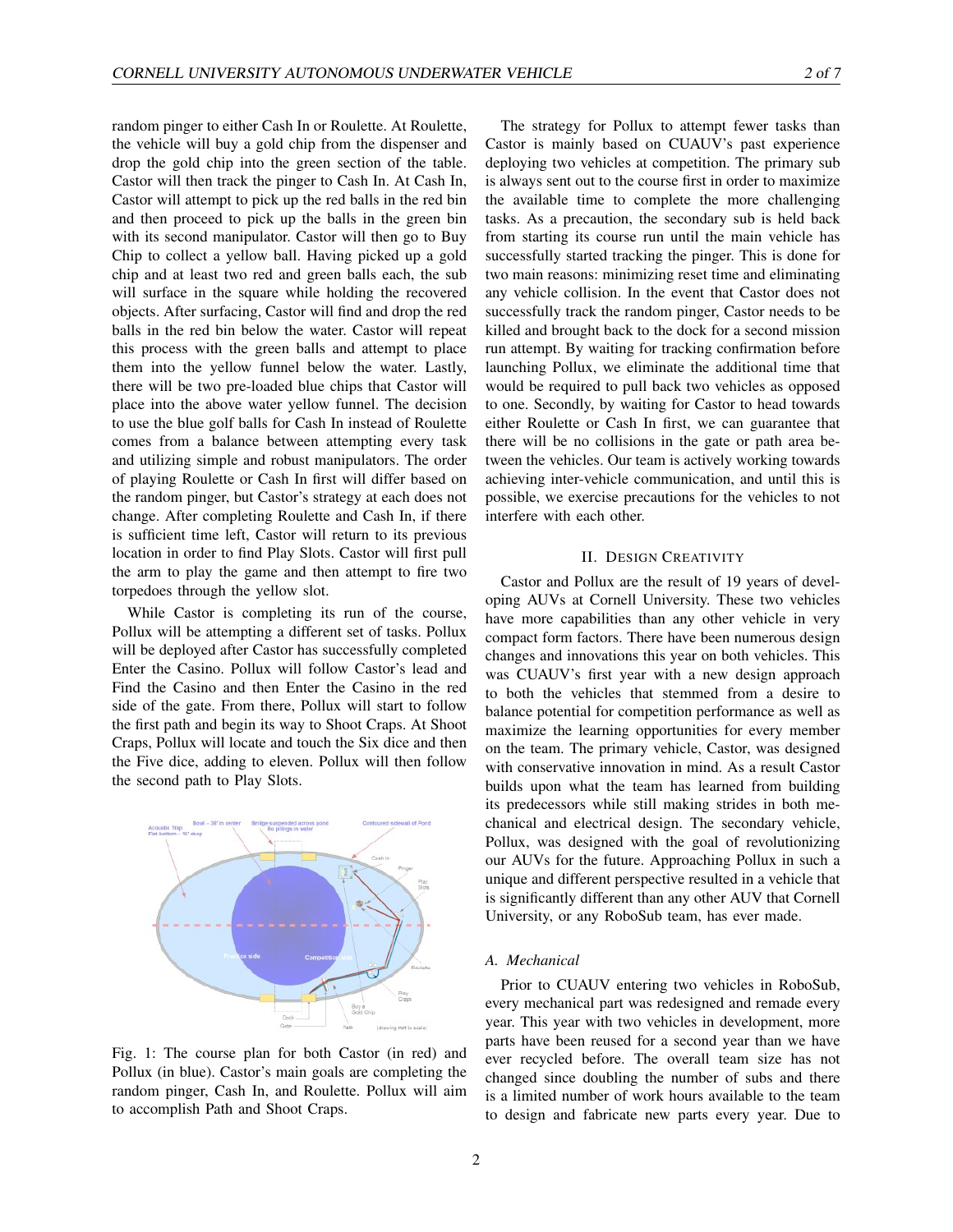this limitation, the decision to reuse major parts, such as the main hull midcap and the hydrophones enclosure, has greatly driven the overall design of the vehicle. The reuse of time intensive parts was a decision that was foreseen last year during the design cycle when the team decided to continue developing two vehicles. This can be seen in both Castor and Pollux's hulls with the interchangeable SEACON underwater connection panels. It is significantly easier to machine new SEACON panels every year than to design and manufacture a new hull. The ability to develop completely new mechanical systems for the vehicles every year allow the team to continuously learn and push the design and innovation of our AUVs. Despite some of the major projects being on a two year cycle, over 88% of Castor and 98% of Pollux are completely new for the 2018 competition season.

The most notable change in the mechanical system this year is the compact size of Castor. This was made possible by implementing a new *Teledyne* Pathfinder Doppler Velocity Log (DVL). With the new Pathfinder DVL, Castor has a significantly smaller footprint - over  $\frac{1}{3}$  smaller than that of last year. The new DVL has allowed us to almost entirely eliminate the need for a secondary electronics rack, enabling us to eliminate numerous external enclosures by integrating them into the new space in the main hull. With the significantly reduced size of the fore hull, the team made the change from using epoxied acrylic tubes, that we have been using for over ten years, to a machined aluminum hull. This new forehull design allows for a much larger heat sink and direct thermal path from the hot components of the computer to the surrounding water.



Fig. 2: Castor featuring a transparent fore hull and the collision mitigation shrouds surrounding the thrusters. This vehicle is significantly smaller than any full featured vehicle CUAUV has made.

The manipulators on the vehicles are specially designed to maximize reliability in picking up golf balls. An initial design of the manipulators was highly complex but had the capability of both picking up the golf balls from the bins in Cash In as well as moving them within the vehicle to place them into the above surface funnels. However, with the large number of moving parts in these initial designs, it was decided that having multiple simple manipulators was more reliable and time efficient than having one complicated manipulator. The main goal of the final manipulator design was being able to use the same mechanism to both pick up and release the balls, thus simplifying the design significantly. The manipulators were inspired by tennis ball pickup machines, utilizing a mesh bungee system to pick up and hold the golf balls. This mesh allows Castor to pick up multiple balls at the same time and decreases the precision needed to accurately pick up at least two balls from each Cash In bin. A linear piston is used to push the balls back through the mesh for release. The vehicle is designed to have four of these manipulators, two larger downward facing ones designated for picking up from the Cash In bins, one smaller downward facing manipulator for picking up the yellow golf ball at the Buy Chip dispenser, and one smaller forward facing manipulator for depositing golf balls inside the surface funnels.



Fig. 3: Pollux's biggest design innovation is the unibody aluminum hull. The secondary vehicle features an identical electrical system to the main sub in a much smaller form factor.

The Pollux main hull is vastly different than any of CUAUV's past 18 vehicles. Its revolutionary design was made possible by a new Computer Numeric Control (CNC) machine in Cornell University's Emerson Learning Machine Shop. The new CNC provided CUAUV with a higher degree of control and accuracy in manufacturing parts than was possible in previous years. Pollux's hull was machined from a single piece of aluminum, making it more durable and reliable underwater with less sealing surfaces. Compared to Castor's circular crosssection that is not space efficient for rectangular Printed Circuit Boards (PCBs), Pollux features a rectangular hull that utilizes the available space for electronics much more effectively, thus being able to house an identical electrical system in a hull that is almost 40% smaller. This space efficiency is greatly noticed in the control of the vehicle, eliminating the positive buoyancy problems encountered with the last two mini-subs. This hull also provides the same thermal advantages of the Castor forehull.

Both Castor and Pollux feature eight *Blue Robotics* T200 thrusters for maneuverability underwater. However,

3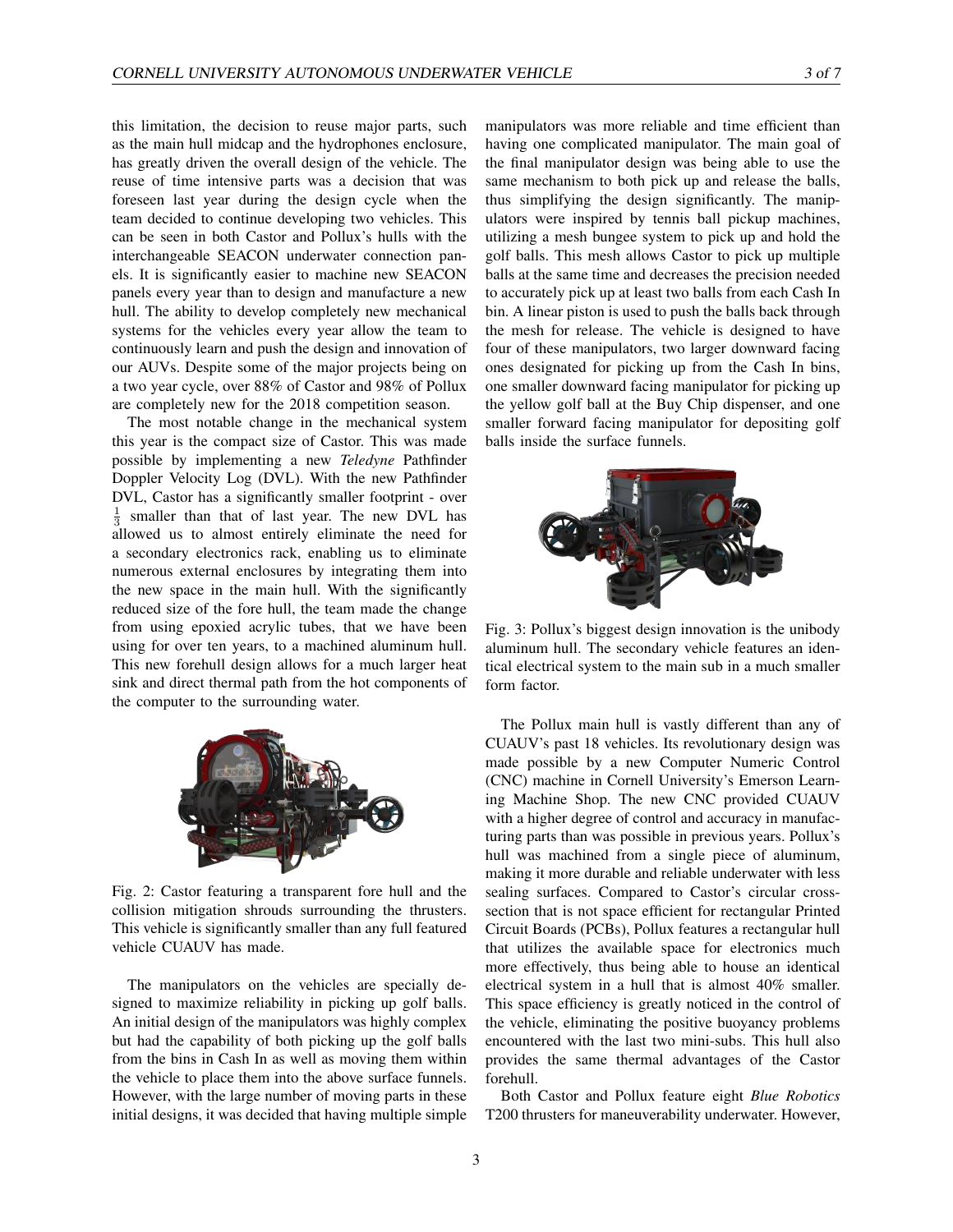these thrusters are often the unfortunate first point of collision. Last year during CUAUV's RoboSub semi-finals run Artemis had an unfortunate encounter with the side of TRANSDEC which broke one of our thrusters. This incident was just one of numerous thruster casualties and this year both vehicles feature a new collision mitigation system for all our thrusters. Each thruster now features a simple yet highly effective shroud that absorbs all the impact in the event of a collision. The shroud design underwent significant Finite Element Analysis (FEA) in order to generate the most lightweight part while not interfering with water flow and providing no force transmission to the delicate thrusters during impact. Over fifteen simulations were run on these parts including cyclic loading tests, fatigue analysis, and frequency resonance simulations. These simple shrouds are the result of four months of rigorous FEA and over two months of CNC machining.

# *B. Electrical*

Castor and Pollux feature identical electrical systems with interchangeable custom PCBs. Every board on both subs were designed, populated, and tested by electrical members on the team. The decision to use custom boards for the entire electronics system allows the electrical team to learn about designing a full system architecture, which is the priority of CUAUV. The identical electrical systems make designing and testing easier due to only needing to debug a single system for both vehicles. This structure also has the added benefit of facilitating debugging by providing a means of isolating a known problem in one vehicle by systematically interchanging components from the other vehicle. Additionally, every PCB now has a smaller footprint than any previous version, with sensor board being just over 2" in height and width.

One of the biggest things that sets CUAUV's electrical system apart from other AUV electrical systems is the multiple backplanes that allow for increased system integration and plug-and-play capabilities of all the PCBs. This allows for easy maintenance and quick access to the individual boards. To further ease in debugging the boards, each board now features more test points and indicator LEDs than before. These allow the boards to be quickly debugged without even having to remove the board from the vehicle.

The hydrophones system has been completely redesigned to feature both analog circuitry and a new Field-Programmable Gate Array (FPGA) for on-board signal processing. The acoustic system on our vehicles has always been one of the biggest challenges our electrical team faces. By not using an off-the-shelf developer kit, our team has been continuously building upon our tracking system to be more reliable and robust to

noise. The biggest advancement this year is the board's capability to not only receive signals but also have transmit functionality. This takes the team closer to the goal of establishing underwater inter-vehicle acoustic communication.



Fig. 4: Rendering of the new hydrophones board. The FPGA for on-board signal processing can be seen in the middle of the board. The circuitry for transmitting in order to establish future inter-vehicle communication can be seen in the bottom left.

In an effort to facilitate debugging of the custom boards and learn more about how our boards work, a completely new test board was designed this year. This board is an off-vehicle stand alone board that allows other boards to be plugged in and individual functionalities to be tested. Some of the features of test board include examining the output voltage and current through boards, active monitoring in power channels, and sending and receiving packets through serial and CAN bus. These off-board quick debugging features eliminate numerous hours isolating issues on the vehicle.

### *C. Software*

Numerous software developments were made on CUAUV for Castor and Pollux. One of these changes was the decision to change the main vehicle computers from an *Intel* Core i7 based high performance CPU to an *NVIDIA* Jetson which features a power and heat efficient GPU. In past years the CPUs were often maxed out due to the demands of the vehicle's software and the Jetson's GPU provides an elegant solution to our heavily linear algebra based computational needs. The Jetson allows for much faster and more efficient vision processing. The team has spent over eight months integrating the new computer to work with our custom software stack and migrating the control and vision subsystems to run on the Jetson GPU.

Another large architectural change our software system adopted this year was the integration of the Docker containerization. Docker containers allow for uniformity in computer systems as well as easy deployment of our software to both Castor and Pollux and development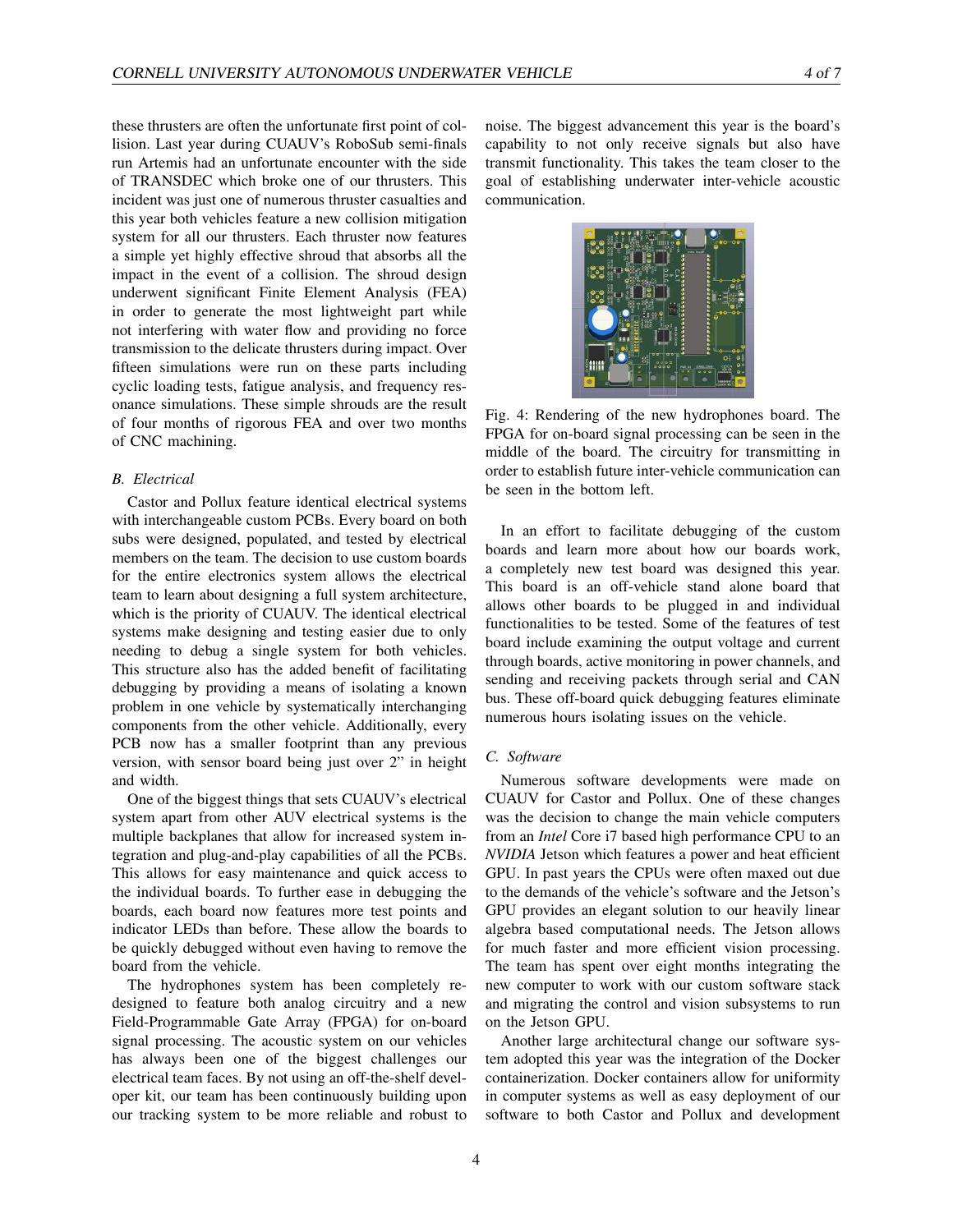computers. With a team of software developers using personal devices, build servers, and multiple vehicles, dependency management and environment consistency is a problem that we have faced the past years. Integrating Docker into our software system, makes it easier for both new and returning members to contribute to the ongoing software development, and ensures all code will run the same everywhere regardless of physical machine.

CUAUV's vision system is more advanced than ever before. This year we have employed Machine Learning (ML) for object detection and classification. For many years, we have recorded logs of camera video and all inter-process communication during testing and competition runs. This set of logs form an extensive data set of images for training, testing, and verifying our ML algorithms for automatically labeling and classifying objects. This advancement in our software system makes our vision much more reliable in correctly detecting and classifying mission elements while requiring significantly less developer hours.

As autonomy of CUAUV's vehicles advances through the years, we continually strive to further the autonomous capabilities of the vehicles. This year we have implemented a functional version of Simultaneous Localization And Mapping (SLAM) in order to dynamically map the vehicles environment. This is especially useful for Pollux which does not have a DVL to provide positional information. SLAM is expected to be used on both vehicles on the RoboSub course in order to better navigate TRANSDEC and complete mission tasks efficiently.

# III. EXPERIMENTAL RESULTS

Castor and Pollux began their design phase in late Summer of 2017 and underwent over four months of mechanical and electrical design. The mechanical team largely employed *ANSYS* and *Solidworks Sim* to conduct rigorous FEA. The electrical team spent the Fall going over every new board design in design reviews and developing the new hydrophones system. In the Winter, both our mechanical and electrical teams spent five months manufacturing and populating the new parts for Castor and Pollux. Integration in the Spring was when all the work from the mechanical, electrical, and software teams came together to create two completely new autonomous vehicles. This was the first time in four years that the team was able to get the main vehicle in water on our targeted date. Since mid-Spring Castor has logged over 120 hours at the pool.

Since the end of the school year, CUAUV has spent every day at the pool writing and testing missions in preparation for RoboSub. All missions successfully run in the CUAUV simulator and pool time is now spent translating the missions to work on both Castor and

Pollux with the real mission elements. Until RoboSub, CUAUV plans to continue testing our vehicles in the pool every day. This time in the pool will be spent perfecting the missions each vehicle is tasked to do and making each task robust to environmental changes. The manipulator design is also undergoing continuous fine tuning and revisions in order to produce the most reliable golf ball manipulation mechanism. Out of pool time will also be spent continuing to merge our software system to run seamlessly on the Jetson GPU.

#### ACKNOWLEDGMENTS

CUAUV would like to thank all the individuals who have supported us over the past year, including Cornell's MAE, ECE, and CS departments. Thanks to the Fischell family for their ongoing support for sparking a lifelong interest in AUVs in our team members. CUAUV would especially like to thank our advisers: Professors Robert Shepherd, Ross Knepper, and Bruce Land. Special thanks to the Director of Cornell Aquatics Brigitta Putnam, the MAE Director of Instructional Laboratories Matt Ulinski, Cornell Engineering's administrative staff, especially Emily Ivory, Kae-Lynn Buchanan Wilson, Carol Moss, Joe Sullivan, Megan Mosher, and Maureen Letteer, and last but not least the Cornell Rapid Prototyping Lab (RPL). For their tremendous support in the absence of a Swanson Project Team Director, we would like to give a special thanks to Michael Thompson, Dan Woodie, and Gibran el-Sulayman.

We would also like to thank all of our corporate sponsors, without whom we would not be able to compete:

Platinum Sponsors: Cornell University; Monster Tool Company; Teledyne RD Instruments; SolidWorks; Mathworks; and SEACON.

Gold Sponsors: LORD Microstrain; Connect Tech Inc; Adlink Technology Inc.; and Shaw-Almex.

Silver Sponsors: IDS; Surface Finish Technologies; Phillips 99; and Empire Automation Systems.



Fig. 5: The 2017-2018 CUAUV team with this year's vehicles Castor and Pollux.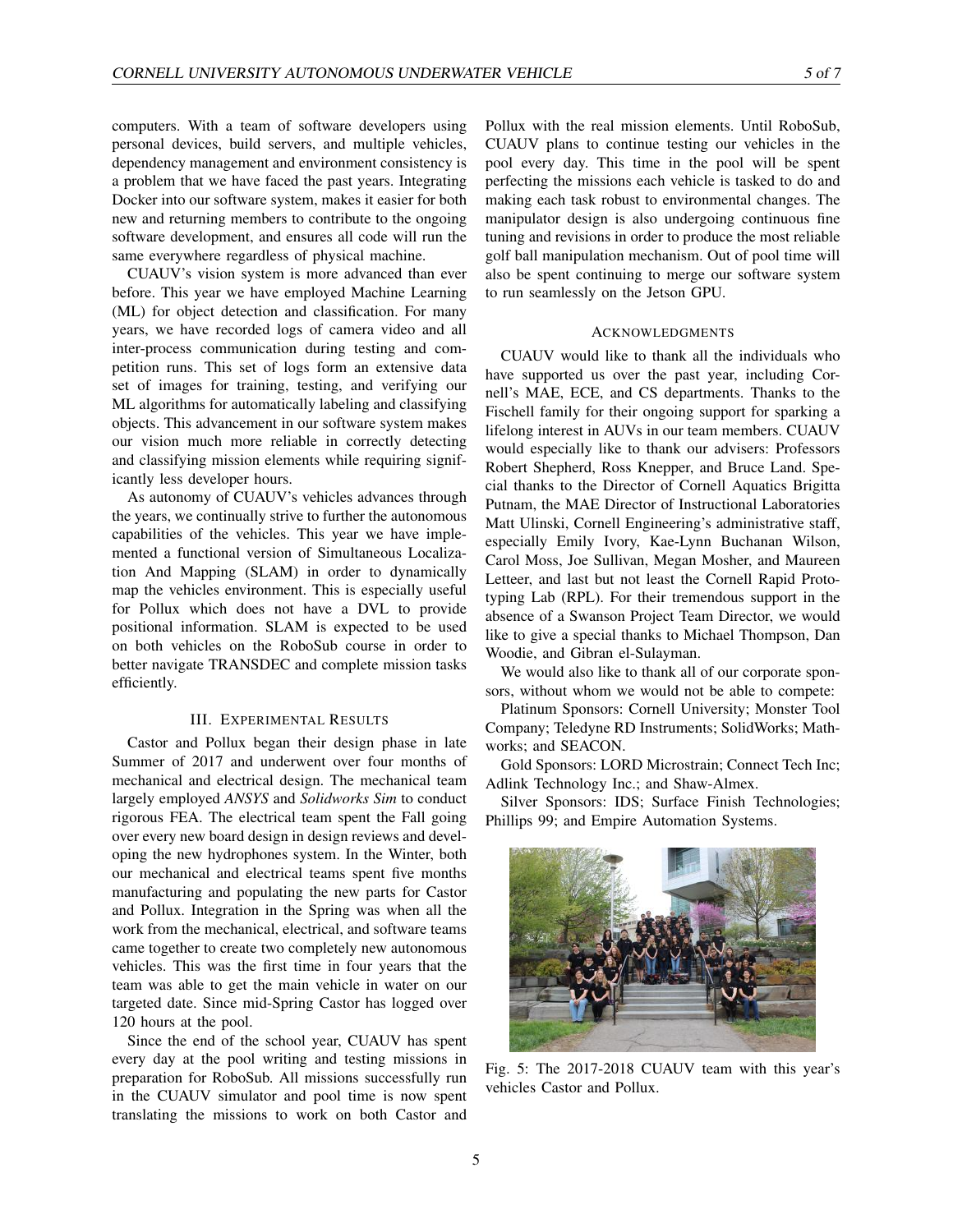# APPENDIX

# *A. Component Specifications*

| <b>Component</b>                   | <b>Vendor</b>                     | Model/Type                    | <b>Specs</b>                   | Cost (if new)    |
|------------------------------------|-----------------------------------|-------------------------------|--------------------------------|------------------|
| <b>Buoyancy Control</b>            | Home Depot                        | Owens Corning Foamular 250    | Pink insulating foam           | $\overline{n/a}$ |
| Frame                              | <b>Shaw-Almex Industries</b>      | Custom aluminum waterjet      | Custom                         | Sponsored        |
| <b>Waterproof Housing</b>          | In-house manufactured             | <b>Custom CNC</b> enclosure   | Custom                         | $\overline{n/a}$ |
| <b>Waterproof Connectors</b>       | <b>SEACON</b>                     | <b>HUMMER</b> and WET-CON     | Dry and wet connectors         | \$1675.00        |
| <b>Thrusters</b>                   | <b>Blue Robotics</b>              | T <sub>200</sub>              | <b>Brushless thruster</b>      | \$2311.92        |
| Motor Control                      | <b>Blue Robotics</b>              | <b>Basic ESC</b>              | Speed control                  | \$400.00         |
| <b>High Level Control</b>          | <b>CUAUV</b>                      | 6-DOF Dual Quaternion and YPR | <b>Linear Least Square PID</b> | $\overline{n/a}$ |
| <b>Actuators</b>                   | Clippard                          | $UDR-08-2$                    | Pneumatic piston               | \$79.19          |
| Propellers                         | n/a                               | $\overline{n/a}$              | n/a                            | n/a              |
| <b>Battery</b>                     | HobbyKing                         | Multistar High Capacity 4S    | LiPo battery                   | \$165.90         |
| Converter                          | $CL$ <i>Tinc</i>                  | $PDO30-D$                     | Iso 5V DCDC                    | \$34.94          |
| Regulator                          | <b>Texas Instruments</b>          | LM3940                        | 3.3V 1A SOT-223-4 LDO          | \$1.65           |
| $\overline{\text{CPU}}$            | <b>NVIDIA</b>                     | Jetson TX2                    | Six 2Ghz ARM8 Cores            | Sponsored        |
| <b>Internal Comm Network</b>       |                                   |                               |                                |                  |
| <b>External Comm Interface</b>     | <b>SEACON</b>                     | <b>HUMMER</b> and WET-CON     | Dry and wet connectors         | n/a              |
| Programming Language 1             | <b>Python Software Foundation</b> | Python 3                      | Duck typed                     | Free             |
| Programming Language 2             | WG21/FSF                          | $C++/GCC4$                    | Compiled                       | Free             |
| Compass                            | <b>LORD</b> Microstrain           | 3DM-GX4 and 3DM-GX5           | <b>AHRS</b>                    | Sponsored        |
| Inertial Measurement Unit (IMU)    | <b>LORD</b> Microstrain           | 3DM-GX4 and 3DM-GX5           | <b>AHRS</b>                    | Sponsored        |
| Doppler Velocity Log (DVL)         | <b>Teledyne Marine</b>            | Pathfinder DVL                | <b>DVL</b>                     | \$11995.00       |
| Camera(s)                          | $\overline{\text{IDS}}$           | UI-6230SE and UI-5140CP       | cameras                        | Sponsored        |
| Hydrophones                        | Teledyne Marine                   | <b>RESON</b>                  | Acoustic transducers           | n/a              |
| Manipulator                        | In-house manufactured             | 3D printed                    | Golf ball manipulators         | n/a              |
| Algorithms: vision                 | OpenCV Team                       | OpenCV <sub>3</sub>           | <b>Transparent GPU Support</b> | Free             |
| Algorithms: acoustics              | Joseph Gaeddert                   | Liquid DSP                    |                                | Free             |
| Algorithms: localization & mapping | Mur-Artal                         | ORB-SLAM2                     | Simultaneous                   | Free             |
| Algorithms: autonomy               | <b>CUAUV</b>                      | Mission planning system       | Cooperative multithreading     | Free             |
| Algorithms: software               | <b>CUAUV/FSF</b>                  | Software built for Linux+GNU  | Numerous AUVSI                 | Free             |
|                                    |                                   |                               | RoboSub First-Place            |                  |
|                                    |                                   |                               | Finishes                       |                  |
| Team size                          | 45                                |                               |                                |                  |
| HW/SW expertise ratio              | 12:7                              |                               |                                |                  |
| Testing time: simulation           | 100                               |                               |                                |                  |
| Testing time: in-water             | 120                               |                               |                                |                  |

# *B. Outreach Activities*

CUAUV prides itself in our extensive community outreach program. All members of the team are enthusiastic about the vehicle that we build and the plethora of skills that we gain and are eager to share these with our community. Every year we partake in numerous outreach activities with a variety of audiences.

In the Fall, CUAUV shared our vehicles with the Cornell University community by tabling at Homecoming 2017. This event reached numerous notable Cornell alumni, including Bill Nye "The Science Guy". We also participated in the Upson Hall Dedication event, showing Cornell Engineering benefactors the vehicles that were soon to be housed in the new building. CUAUV also partook in the Inauguration of Cornell University's newest President, Martha Pollack. This included a community wide quad fair and a private presentation of the team to President Pollack and the Dean of Engineering, Lance Collins.

CUAUV also helped with a high school engineering program at Cornell University, exposing students to engineering that otherwise would not have the opportunity.

CUAUV also ran numerous workshops and outreach events in the Spring. Every year we hold Boy Scouts and Girl Scouts workshops with local troops. During these workshops the scouts are able to get hands on with Arduinos and learn how to code. CUAUV also played host to 30 children on Take Your Child To Work Day. Parents and children learned about our vehicles and were able to get hands on with making their own structures out of spaghetti. Our new vehicles, Castor and Pollux, were presented at the Bits On Our Mind (BOOM) showcase, sharing our accomplishments with over 300 people. The RAW Expo was an event where members were able to share the more technical aspects of the vehicle, particularly the mishaps and lessons that we learned while creating Castor and Pollux. Lastly, in the Spring